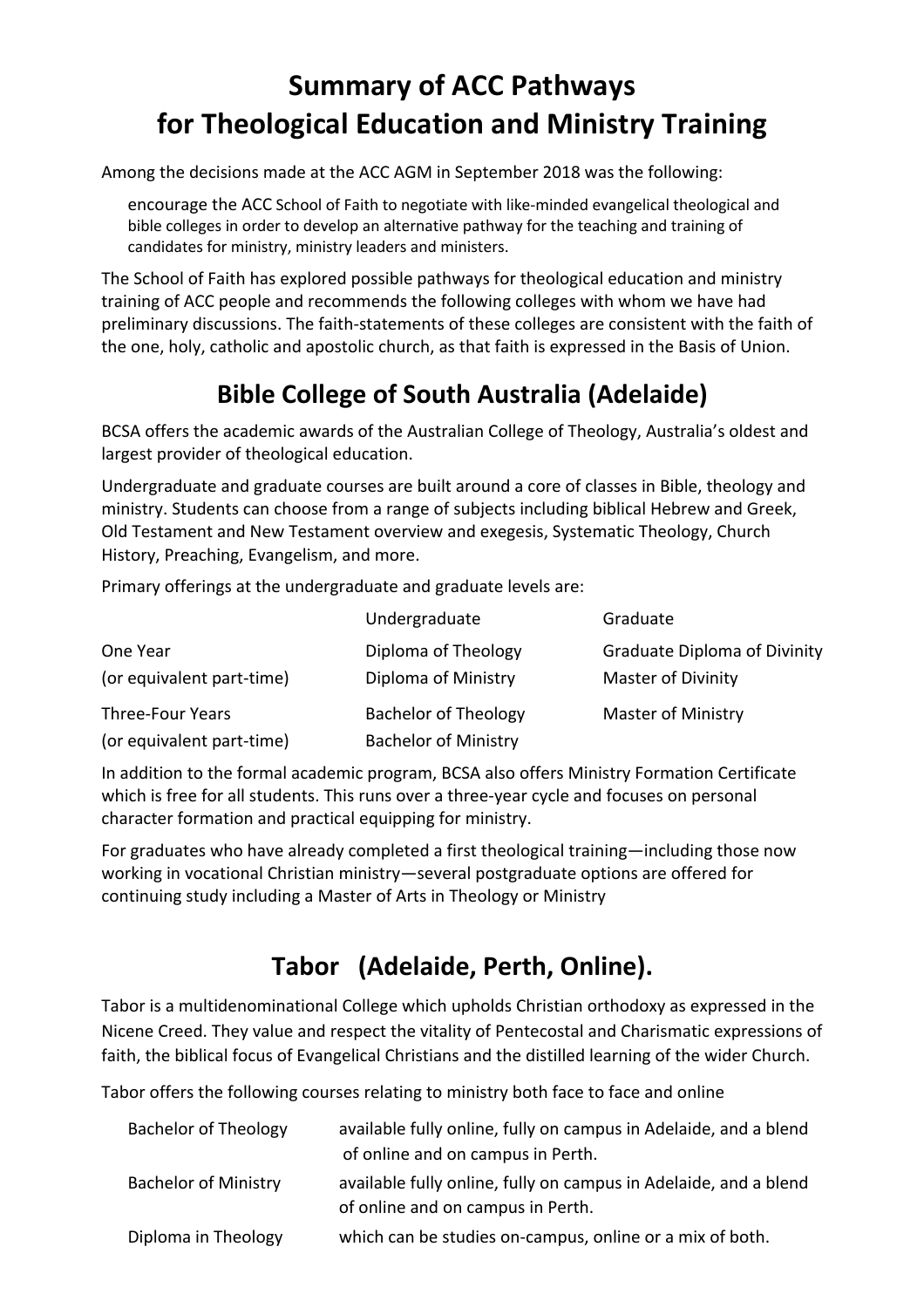Certificate IV in Pastoral Care and Chaplaincy which can be studied via Blended Learning or Online. This qualification is nationally recognised.

Master of Divinity Preferred option at Tabor for those who already have degree.

Other Ministry and Theology Courses are Graduate Certificate in Divinity, Graduate Diploma in Divinity, Master of Divinity, Graduate Diploma in Ministry and Master of Ministry.

There may be the possibility in the future of an integrated subject with Tabor and the ACC, focussing on the Basis of Union and the key elements of the movement. This could be studied for credit towards one of Tabor's degrees and may be recognised by other Australian Higher Education providers.

### **Kingsley Australia**

Kingsley Australia is the ministry training institution of the Wesleyan Methodist Church of Australia. It delivers training under the auspices of Unity College, and offers the following nationally accredited courses:

Certificate IV in Christian Ministry and Theology Diploma in Christian Ministry and Theology

Advanced Diploma IV in Christian Ministry and Theology

Graduate Certificate in Christian Ministry and Theology

Classes are delivered in local churches and regional centres throughout Australia. The courses are structured to be offered for Distant Education as well. Students can pursue distant studies through the Kingsley Australia Head Office. Website: kingsley.edu.au

#### **Confessing Lay Preachers for ACC**

Those wishing to become accredited as Confessing Lay Preachers for ACC congregations can do their primary training through Kingsley Australia. They need to complete the following units:

- Introduction to the Old Testament
- Introduction to the New Testament
- Basic Christian Beliefs
- Introduction to Preaching
- Plus, an extra subject on the Basis of Union

Those finishing the above units may like to continue on to complete the Certificate IV and then the Diploma and Advanced Diploma.

## **Moore Theological College (Sydney)**

#### MTC offers the following courses:

| 1. Preliminary Theological Certificate (Unaccredited) | Online, correspondence, or face-to-<br>face                         |
|-------------------------------------------------------|---------------------------------------------------------------------|
| 2. Diploma of Biblical Theology (Accredited)          | 1 Year full time; part time study<br>available on-line face-to-face |
| .<br>- -                                              |                                                                     |

3. Advanced Diploma of Bible, Mission and Ministry